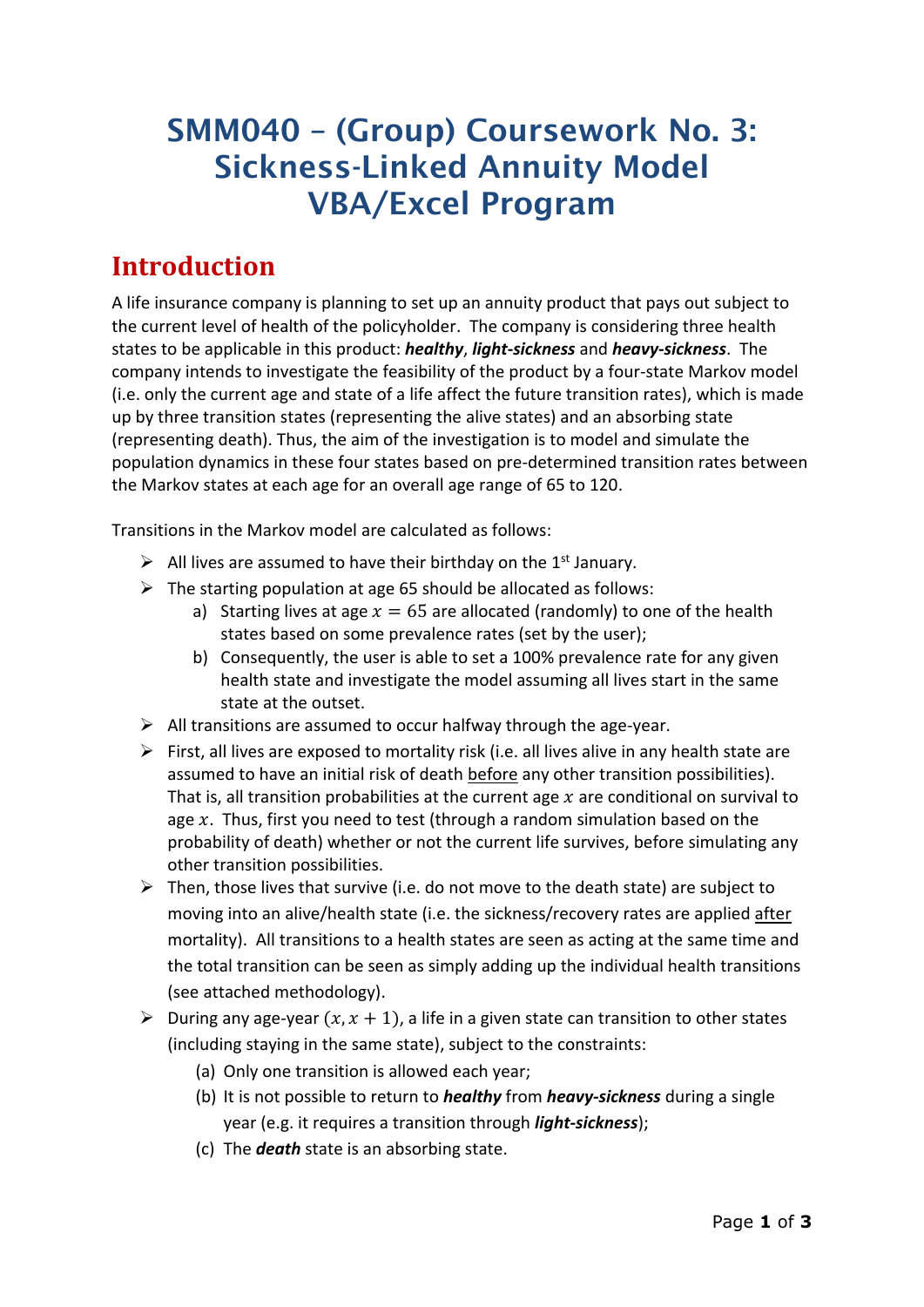Thus, the company is interested to forecast the population numbers in the three healthstates at each age  $x \in \{65, 120\}$  using stochastic simulations of the above Markov model. Correspondingly, they want to estimate:

(a) The life-expectancy (i.e. average number of years alive); and

(b) The healthy-life-expectancy (i.e. average number of years alive and healthy) at age  $x = 65$  conditional on the population makeup at the outset (i.e. assumed prevalence rates).

## **Coursework Tasks**

You therefore need to build an Excel macro-enabled workbook that will allow mortality rates and disability rates to be entered (by the means of appropriate spreadsheet tables) so that rates can be tested and adjusted. Further, you should design a VBA program that can be run interactively by a user. The program should be able to read the transition rates, run the required number of simulations and output the results. $1$ 

Thus, the user should be able to run the Markov model and can choose between:

- 1. A single deterministic run (i.e.  $l_{65} = 1$ ), which will output the probabilities that a life will occupy each of the states at consecutive ages  $x > 65$  (i.e. like in a **deterministic** model). Thus, it corresponds to reproducing the multiple decrement life table (as given) by the means of VBA coding (e.g. avoid using WorksheetFunction(s))
- 2. Up to 10,000 stochastic runs (i.e.  $1 < l_{65} \le 10,000$ ). In this case the output should summarise the total number of years spent in each state for each age and calculate the predicted life expectancy. The summary data should be automatically graphed in a suitable way (or selected by the user).

**Hint**: To calculate the total years spent in any given state you can do it during run time separately for each life (keeping in mind that transitions occur halfway through the year) or at the end of all the runs use the census method on the generated life table (see CT4)

#### **Type of Users**

-

When designing this program there are three types of *users* you should have in mind:

**Junior user** – They will only need to run the code by selecting the number of simulations and be able to collect the output. Therefore the workings of the model is not their primary concern (e.g. might even be hidden from them).

**Senior user** – They will need to be able to change the rates if they are updated, but (similarly to the junior user) they will not want to look at the VBA code. Changing the rates should therefore be obvious and not require knowing how the code works.

**Programmer** – They will need to access the VBA code in order to maintain and update it. They will require documentation to allow them to do this. You can assume they have actuarial knowledge so it is not necessary to go into details about the fundamentals and theory of the Markov model, only about how this code works.

 $<sup>1</sup>$  A Userform type interface is not required for this task (although some bonus marks</sup> might be given for such extra work).